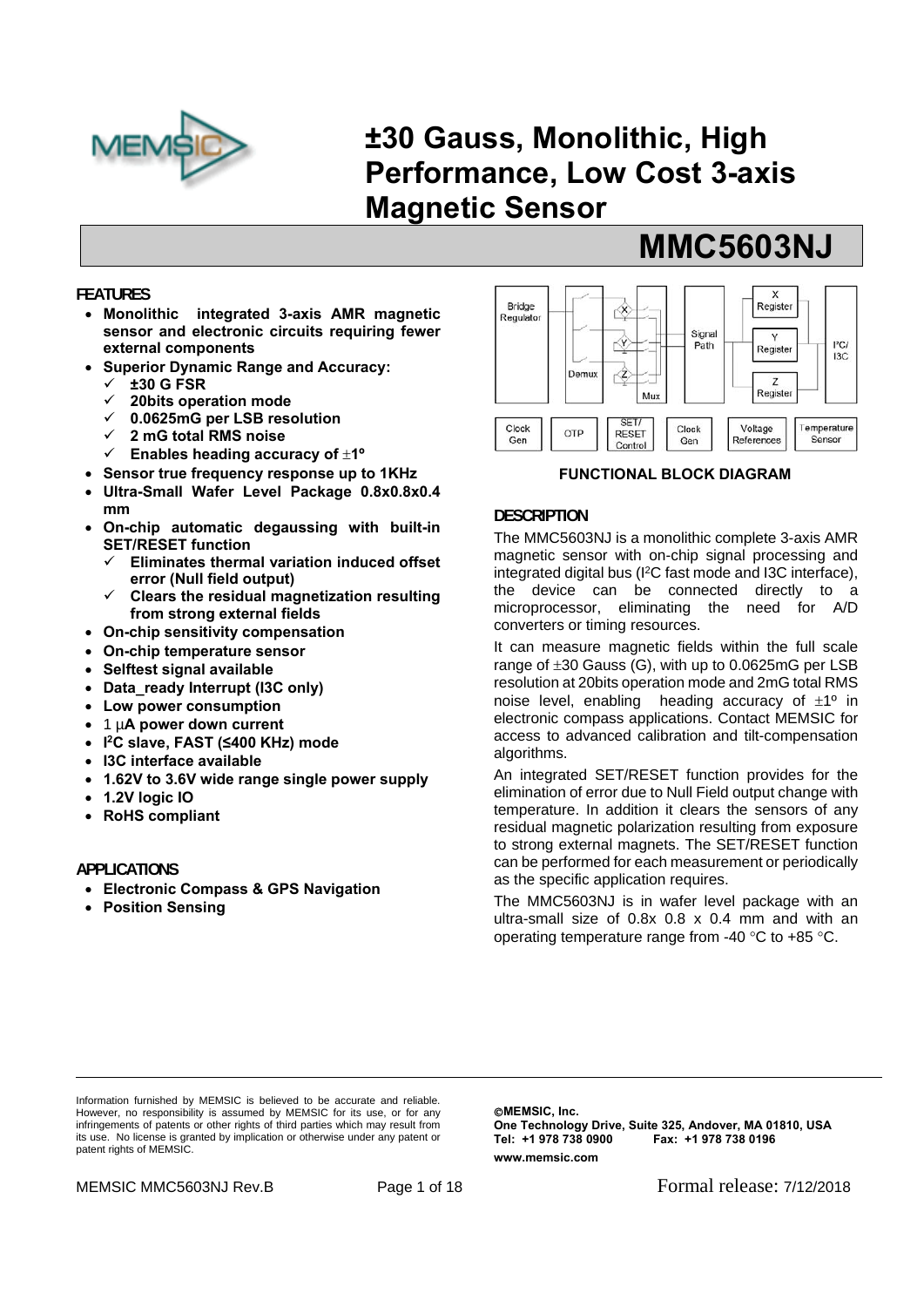| <b>Parameter</b>                       | <b>Conditions</b>     | Min             | <b>Typ</b>       | Max              | <b>Units</b>            |
|----------------------------------------|-----------------------|-----------------|------------------|------------------|-------------------------|
| Field Range (Each Axis) <sup>1</sup>   | Total applied field   |                 | ±30              |                  | G                       |
| <b>Supply Voltage</b>                  | <b>V<sub>DD</sub></b> | 1.62            | 1.8              | 3.6              | $\overline{\mathsf{V}}$ |
| ÓМ                                     |                       | 1.2             | 1.8              | V <sub>DD</sub>  | $\overline{\mathsf{V}}$ |
| Supply Voltage rise time               |                       |                 |                  | 10.0             | ms                      |
| Supply Current <sup>2,3</sup>          | $BW=00$               |                 | $\overline{3.4}$ | $\overline{4.0}$ | mA                      |
| (100 measurements/second)              | $BW=01$               |                 | 2.4              | 3.0              | mA                      |
|                                        | $BW=10$               |                 | 1.3              | 1.6              | mA                      |
|                                        | $BW=11$               |                 | 0.75             | 1.0              | mA                      |
| Power Down Current <sup>3</sup>        |                       |                 | 1.0              | 1.2              | μA                      |
| <b>Operating Temperature</b>           |                       | -40             |                  | 85               | $^\circ \text{C}$       |
| Storage Temperature                    |                       | $-55$           |                  | 125              | $\overline{C}$          |
| Linearity Error <sup>3</sup>           | $FS = \pm 30$ G       |                 | 0.5              | 0.75             | %FS                     |
| (Best fit straight line)               | Happlied=±15 G        |                 |                  |                  |                         |
| Hysteresis <sup>3</sup>                | 3 sweeps across ±30 G |                 | 0.02             | 0.1              | %FS                     |
| Repeatability Error <sup>3</sup>       | 3 sweeps across ±30 G |                 | 0.02             | 0.1              | %FS                     |
| Alignment Error                        |                       |                 | $\pm 1.0$        | ±3.0             | Degrees                 |
| <b>Transverse Sensitivity</b>          |                       |                 | ±2.0             | ±5.0             | %                       |
|                                        | $BW=00$               |                 | 1.5              | 2.5              | mG                      |
|                                        | $BW=01$               |                 | 2.0              | 4.0              | mG                      |
| Total RMS Noise $^3$                   | $BW=10$               |                 | $\overline{3.0}$ | 5.0              | mG                      |
|                                        | $BW=11$               |                 | 4.0              | 7.0              | mG                      |
| Output resolution                      |                       |                 | 20               |                  | <b>Bits</b>             |
|                                        | $BW=00$               | $\overline{75}$ |                  |                  | Hz                      |
| Max Output data rate <sup>4</sup>      | $BW=01$               | 150             |                  |                  | Hz                      |
|                                        | $BW=10$               | 255             |                  |                  | Hz                      |
|                                        | $BW=11$               | 255             |                  | 1000             | Hz                      |
| Heading accuracy <sup>3,5</sup>        |                       |                 | $\pm 1.0$        | ±3.0             | Degrees                 |
|                                        | $±30$ G               | -5              |                  | 5                | %                       |
| Sensitivity <sup>3,6,8</sup>           | With16bits operation  |                 | 1024             |                  | counts/G                |
|                                        | With18bits operation  |                 | 4096             |                  | counts/G                |
|                                        | With 20bits operation |                 | 16384            |                  | counts/G                |
| Sensitivity Change Over                | $-40-85$ °C           |                 |                  |                  | $\%$                    |
| Temperature <sup>3</sup>               | Delta from 25 °C±30 G |                 |                  | ±5               |                         |
|                                        |                       | $-1.0$          |                  | 1.0              | G                       |
|                                        | With16bits operation  |                 | 32768            |                  | Counts                  |
| Null Field Output <sup>8</sup>         | With18bits operation  |                 | 131072           |                  | Counts                  |
|                                        | With 20bits operation |                 | 524288           |                  | Counts                  |
| Null Field Output Change Over          |                       |                 | ±0.2             | ±1.0             | mG/°C                   |
| Temperature <sup>3</sup>               |                       |                 |                  |                  |                         |
| Temperature Sensor Output <sup>3</sup> |                       | 0.6             | 0.8              | 1.0              | °C/Count                |
| Disturbing Field <sup>7</sup>          |                       | $\overline{32}$ |                  |                  | G                       |
| Maximum Exposed Field                  |                       |                 |                  | 10,000           | G                       |
| Output Repeatability <sup>3</sup>      |                       |                 | 2.0              | 3.0              | mG                      |

SPECIFICATIONS (Measurements @ 25 °C, unless otherwise noted; V<sub>DD</sub>= 1.8 V, Auto\_SR\_en=1, unless otherwise specified)

**NOTES:**

1. External magnetic field on each axis not continuously higher than 16G.

2. Supply current is proportional to how many measurements performed per second, 75Hz (maximum) for BW=00.

3. Based on 3lots characterization result.

4. The 1000 Hz ODR is available by writing 255 into Register ODR and setting hpower to 1.

5. MEMSIC product enables users to utilize heading accuracy to be 1.0 degree typical when using MEMSIC's proprietary software or algorithm.

6. Sensitivity of the orthogonal axes is analytically derived from raw data and is subsequently processed by MEMSIC software drivers.

2. This is the magnitude of external field that can be tolerated without changing the sensor characteristics. If the disturbing field is exceeded, a SET/RESET operation is required to restore proper sensor operation.

8. Based on shipment test result.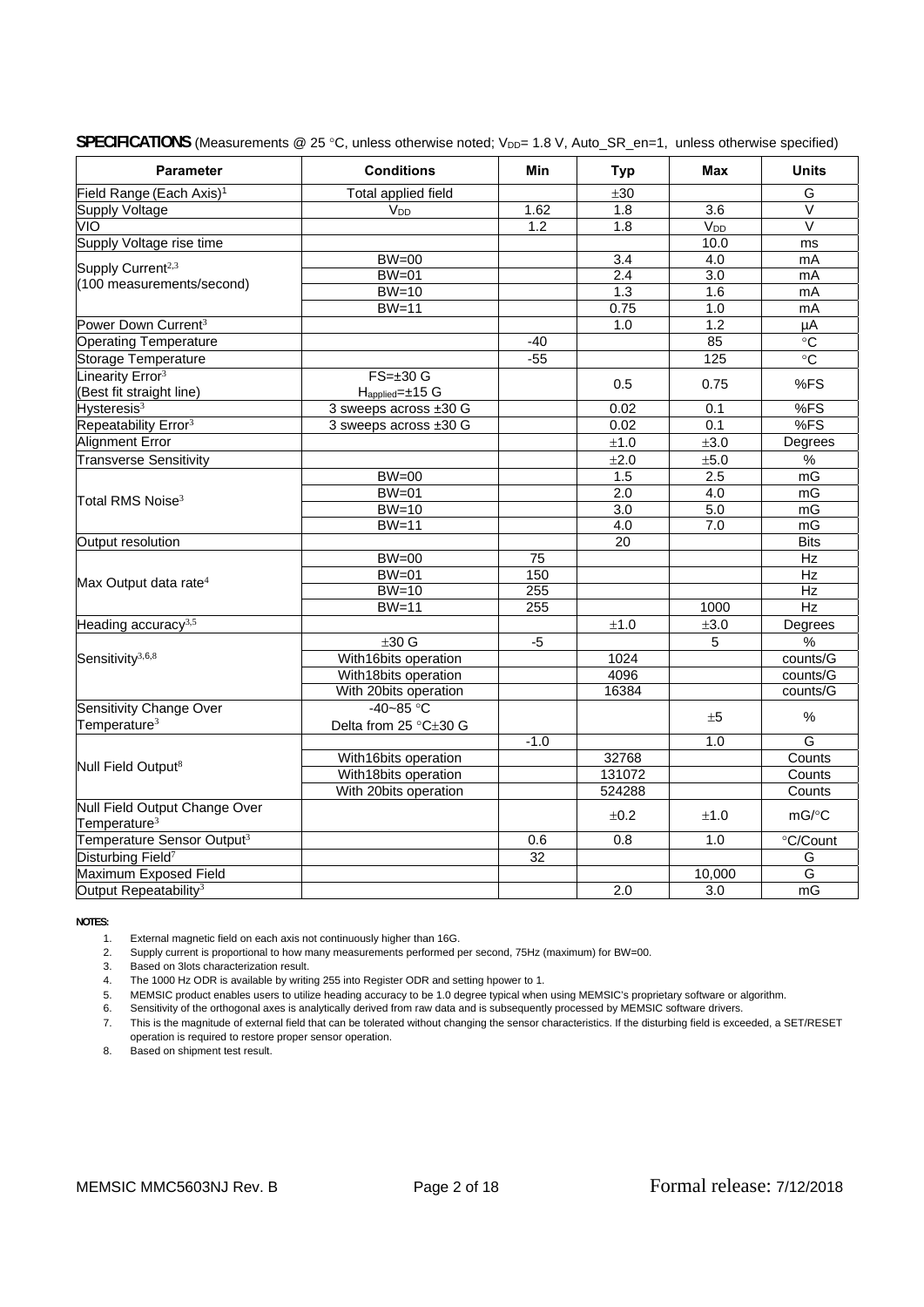| <b>Parameter</b>                               | Symbol               | <b>Test Condition</b>                   | Min.          | Typ. | Max.            | <b>Unit</b> |
|------------------------------------------------|----------------------|-----------------------------------------|---------------|------|-----------------|-------------|
| Logic Input Low Level                          | VIL                  |                                         | $-0.5$        |      | $0.3*$ $V_{10}$ | V           |
| Logic Input High Level                         | V <sub>IH</sub>      |                                         | $0.7^*V_{10}$ |      | V <sub>IO</sub> | $\vee$      |
| Hysteresis of Schmitt input                    | Vhys                 |                                         | 0.2           |      |                 | $\vee$      |
| Logic Output Low Level                         | V <sub>OL</sub>      |                                         |               |      | 0.4             | V           |
| Input Leakage Current                          | Ií.                  | $0.1V10< Vin< 0.9V10$                   | $-10$         |      | 10              | μA          |
| <b>SCL Clock Frequency</b>                     | $f_{SCL}$            |                                         | $\Omega$      |      | 400             | kHz         |
| <b>START Hold Time</b>                         | t <sub>HD</sub> ;STA |                                         | 0.6           |      |                 | $\mu S$     |
| <b>START Setup Time</b>                        | tsu;sta              |                                         | 0.6           |      |                 | $\mu$ S     |
| LOW period of SCL                              | t <sub>LOW</sub>     |                                         | 1.3           |      |                 | $\mu$ S     |
| HIGH period of SCL                             | thigh                |                                         | 0.6           |      |                 | μS          |
| Data Hold Time                                 | t <sub>HD:DAT</sub>  |                                         | $\Omega$      |      | 0.9             | μS          |
| Data Setup Time                                | t <sub>SU;DAT</sub>  |                                         | 0.1           |      |                 | $\mu$ S     |
| <b>Rise Time</b>                               | $t_{r}$              | From $V_{IL}$ to $V_{IH}$               |               |      | 0.3             | μS          |
| Fall Time                                      | tŧ                   | From V <sub>IH</sub> to V <sub>IL</sub> |               |      | 0.3             | μS          |
| Bus Free Time Between STOP and<br><b>START</b> | <b>t</b> BUF         |                                         | 1.3           |      |                 | $\mu$ S     |
| STOP Setup Time                                | $t$ su; sto          |                                         | 0.6           |      |                 | $\mu$ S     |

## **I 2C INTERFACE I/O CHARACTERISTICS (VIO=1.8 V)**

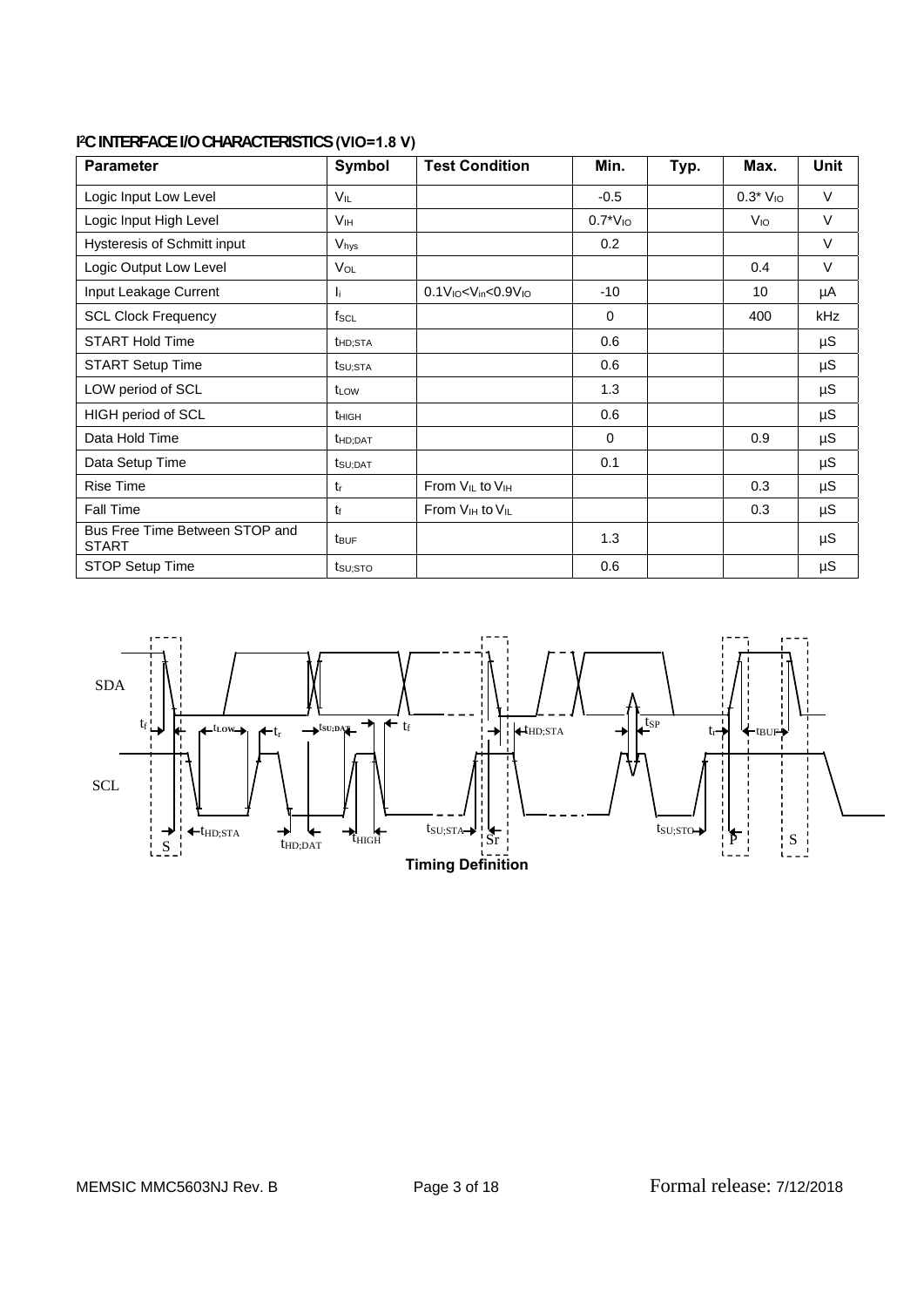#### **ABSOLUTE MAXIMUM RATINGS\***

| Supply Voltage        | $-0.5$ to $+5$ V  |
|-----------------------|-------------------|
| Storage Temperature   | -55 °C to +125 °C |
| Maximum Exposed Field | 10000 G           |

**Note:** Stresses above those listed under Absolute Maximum Ratings may cause permanent damage to the device. This is a stress rating only; the functional operation of the device at these or any other conditions above those indicated in the operational sections of this specification is not implied. Exposure to absolute maximum rating conditions for extended periods may affect the device's reliability.

**Pin Description: WLP Package**

| Pin | <b>Name</b> | <b>Description</b>  | 1/O |
|-----|-------------|---------------------|-----|
| A1  | VSA         | Connect to Ground   | P   |
| A2  | SCL         | Serial Clock Line   |     |
| B1  | VDD         | <b>Power Supply</b> |     |
| Β2  | <b>SDA</b>  | Serial Data Line    | I/C |

All parts are shipped in tape and reel packaging with 10000pcs (or 5000pcs per requested) per 7" reel.

#### **Caution:**

This is an Electro-static Discharge (ESD) sensitive device.

## **Ordering Guide:**

MMC5603NJ



#### **MARKING ILLUSTRATION**



**Note:** "Number" (top-left character) is used to differentiate between similar devices. The black dot marks the location of pin one (1). The 2<sup>nd</sup> line represents the device's Lot Number.

## **THEORY OF OPERATION**

The Anisotropic Magneto-Resistive (AMR) sensors are special resistors made of permalloy thin film deposited on a silicon wafer. During manufacturing, a strong magnetic field is applied to the film to orient its magnetic domains in the same direction, establishing a magnetization vector. Subsequently, an external magnetic field applied perpendicularly to the sides of the film causes the magnetization to rotate and change angle. This effect causes the film's resistance to vary with the intensity of the applied magnetic field. The MEMSIC AMR sensor is incorporated into a Wheatstone bridge configuration to maximize Signal to Noise ratio. A change in magnetic field produces a proportional change in differential voltage across the Wheatstone bridge

However, the influence of a strong magnetic field (more than 30 G) in any direction could upset, or flip, the polarity of the film, thus changing the sensor characteristics. A strong restoring magnetic field must be applied momentarily to restore, or set, the sensor characteristics. The MEMSIC magnetic sensor has an on-chip magnetically coupled strap: a SET/RESET strap pulsed with a high current, to provide the restoring magnetic field.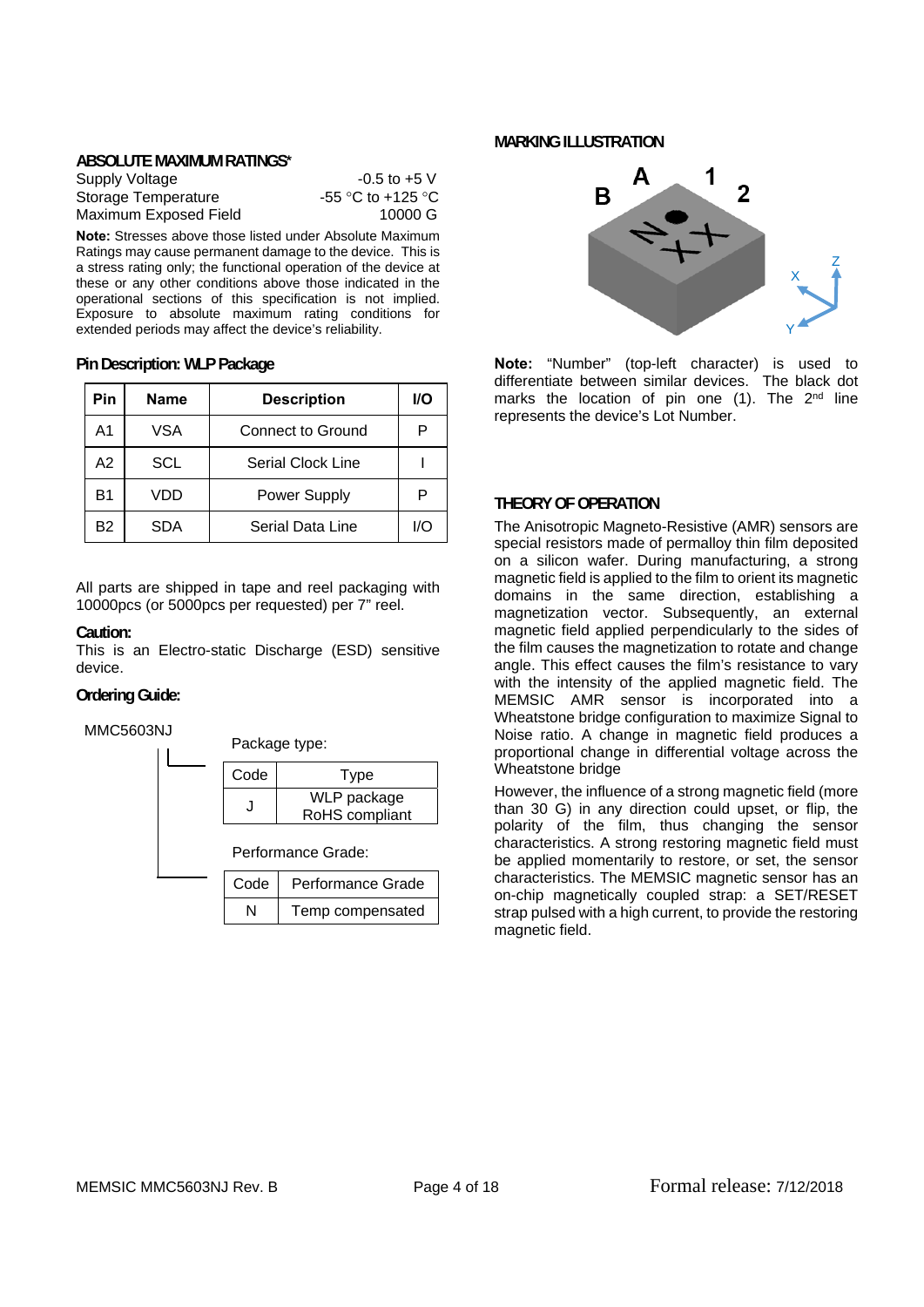## **EXTERNAL CIRCUITRY CONNECTION**

The MMC5603NJ can operate from a single 1.62V to 3.6V supply. The circuit connection diagrams below illustrate power supply connection options.



#### **<TOP VIEW>**

#### **Connection Block Diagram**

#### **PIN DESCRIPTIONS**

**VDD** – This is the power supply pin. MEMSIC recommends a minimum bypass capacitor of 2.2 µF placed in close proximity to the VDD pin.

**VSA** – This is the ground pin for the magnetic sensor.

**SDA** – This pin is the I3C/I2C serial data line.

**SCL**– This pin is the I3C/I<sup>2</sup>C serial clock line.

## **HARDWARE DESIGN CONSIDERATION**

- $\checkmark$  Provide adequate separation distance to devices that contain permanent magnets or generate magnetic fields (e.g. speakers, coils, inductors) The combined magnetic field to be measured and interference magnetic field should be less than the full scale range of the MMC5603NJ (±30 G).
- Provide adequate separation distance to current carrying traces. Do not route current carrying traces under the sensor or on the other side of the PCB opposite the device.
- $\checkmark$  Do not cover the sensor with magnetized material or material that may become magnetized, (e.g., shield box, LCD, battery, iron bearing material).
- $\checkmark$  Do not place the device opposite magnetized material or material that may become magnetized located on the other side of the PCB.

MEMSIC MMC5603NJ Rev. B **Page 5 of 18** Formal release: 7/12/2018

Details please refer to MEMSIC Magnetic Sensor Hardware Design Layout Guideline for Electronic Device.

## **POWER CONSUMPTION**

The power consumed by the device is proportional to the number of measurements taken per second. For example, when BW<1:0>=10, MMC5603NJ consumes 1.3mA (typical) at 1.8V with 100 measurements per second. If only 1 measurements are performed per second, the current will be 1300\*1/100=13µA.

## **I 2C INTERFACE DESCRIPTION**

A slave mode I2C circuit has been implemented into the MEMSIC magnetic sensor as a standard interface for customer applications. The A/D converter functionality have been added to the MEMSIC sensor, thereby increasing ease-of-use, and lowering power consumption, footprint and total solution cost.

The I<sup>2</sup>C (or Inter IC bus) is an industry standard bidirectional two-wire interface bus. A master I2C device can operate READ/WRITE controls to 128 devices by device addressing. The MEMSIC magnetic sensor operates only in a slave mode, i.e. only responding to calls by a master device.

## **I 2C BUS CHARACTERISTICS**



The two wires in the I<sup>2</sup>C bus are called SDA (serial data) line) and SCL (serial clock line). In order for a data transfer to start, the bus has to be free, which is defined by both wires in a HIGH output state. Due to the opendrain/pull-up resistor structure and wired Boolean "AND" operation, any device on the bus can pull lines low and overwrite a HIGH signal. The data on the SDA line has to be stable during the HIGH period of the SCL line. In other words, valid data can only change when the SCL line is LOW.

Note: Rp selection guide: 2.7Kohm for a short I<sup>2</sup>C bus length (less than 10 cm), and 10Kohm for a bus length less than 5 cm.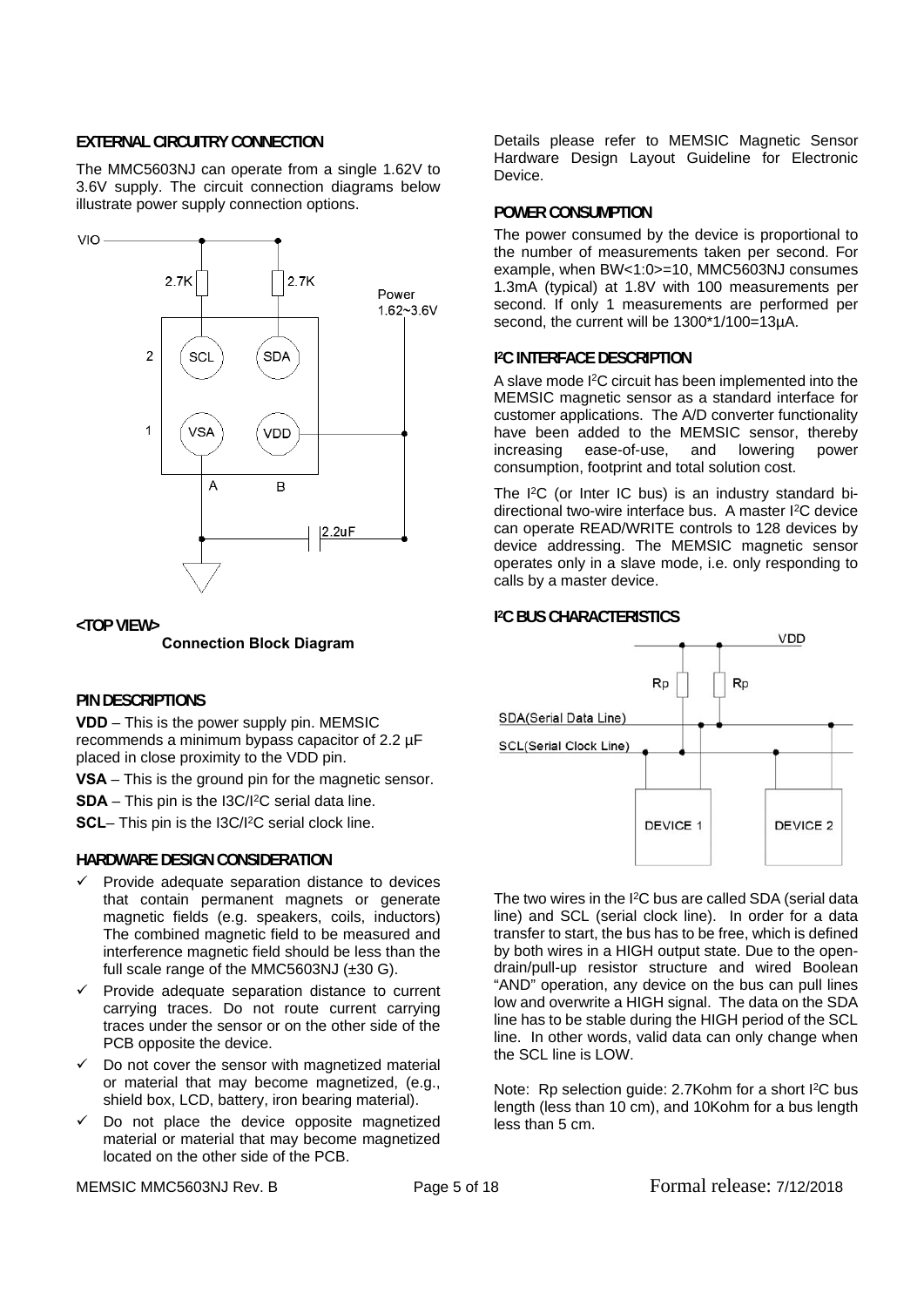## **REGISTER MAP**

| <b>Register Name</b> | <b>Address (HEX)</b> | <b>Description</b>        |
|----------------------|----------------------|---------------------------|
| Xout <sub>0</sub>    | 00H                  | Xout[19:12]               |
| Xout1                | 01H                  | Xout[11:4]                |
| Yout <sub>0</sub>    | 02H                  | Yout[19:12]               |
| Yout1                | 03H                  | Yout[11:4]                |
| Zout <sub>0</sub>    | 04H                  | Zout[19:12]               |
| Zout1                | 05H                  | Zout[11:4]                |
| Xout <sub>2</sub>    | 06H                  | Xout[3:0]                 |
| Yout <sub>2</sub>    | 07H                  | Yout[3:0]                 |
| Zout <sub>2</sub>    | 08H                  | Zout[3:0]                 |
| Tout                 | 09H                  | Temperature output        |
| Status1              | 18H                  | Device status1            |
| <b>ODR</b>           | 1AH                  | Output data rate          |
| Internal control 0   | 1BH                  | Control register 0        |
| Internal control 1   | 1CH                  | Control register 1        |
| Internal control 2   | 1DH                  | Control register 2        |
| ST X TH              | 1EH                  | X-axis selftest threshold |
| ST_Y_TH              | 1FH                  | Y-axis selftest threshold |
| ST Z TH              | 20H                  | Z-axis selftest threshold |
| ST_X                 | 27H                  | X-axis selftest set value |
| ST_Y                 | 28H                  | Y-axis selftest set value |
| ST <sub>Z</sub>      | 29H                  | Z-axis selftest set value |
| Product ID           | 39H                  | Product ID                |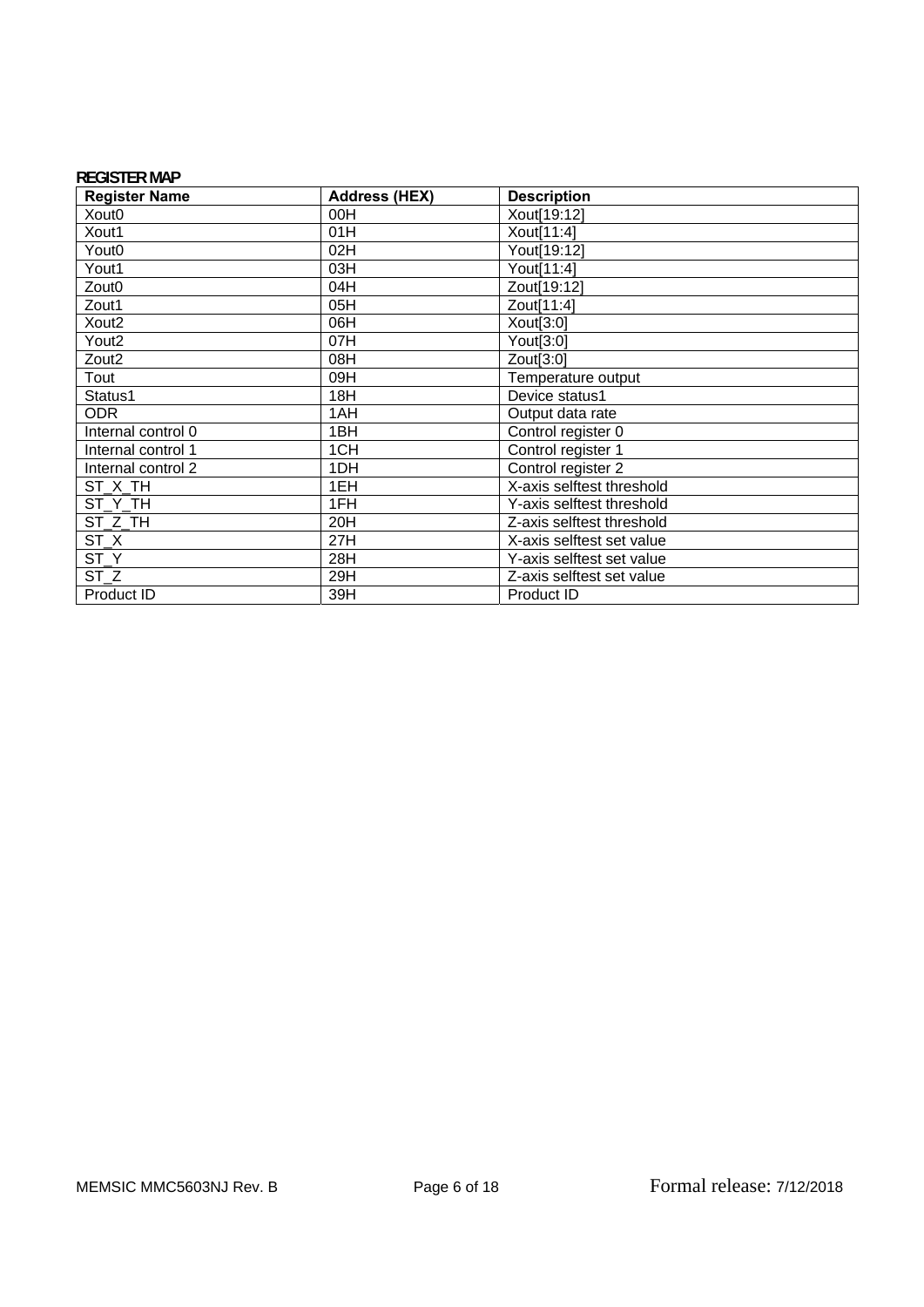## **REGISTER DETAILS**

| Xout0, Xout1, Xout2             |                |         |                |                         |                |                |                |                |  |  |
|---------------------------------|----------------|---------|----------------|-------------------------|----------------|----------------|----------------|----------------|--|--|
| Xout0                           | 7              | 6       | 5              | $\overline{4}$          | 3              | $\overline{2}$ | 1              | $\Omega$       |  |  |
| Addr: 00H                       | Xout[19:12]    |         |                |                         |                |                |                |                |  |  |
| Mode                            |                |         |                | Read-only               |                |                |                |                |  |  |
|                                 |                |         |                |                         |                |                |                |                |  |  |
| Xout1                           | $\overline{7}$ | $\,6\,$ | $\overline{5}$ | $\overline{4}$          | $\overline{3}$ | $\overline{2}$ | 1              | $\pmb{0}$      |  |  |
| Addr: 01H                       |                |         |                | Xout[11:4]              |                |                |                |                |  |  |
| Mode                            |                |         |                | Read-only               |                |                |                |                |  |  |
|                                 | $\overline{7}$ |         | $\overline{5}$ |                         |                |                |                |                |  |  |
| Xout <sub>2</sub>               |                | 6       |                | $\overline{4}$          | $\mathbf{3}$   | $\overline{2}$ | 1              | $\mathbf 0$    |  |  |
| Addr: 06H                       |                |         | Xout[3:0]      |                         | $\Omega$       | $\overline{0}$ | $\overline{0}$ | $\overline{0}$ |  |  |
| Mode                            |                |         |                | Read-only               |                |                |                |                |  |  |
| X-axis output, unsigned format. |                |         |                |                         |                |                |                |                |  |  |
| X-axis output                   |                |         |                | Data                    |                |                |                |                |  |  |
| 16bits operation mode           |                |         |                | Xout[19:4]              |                |                |                |                |  |  |
| 18bits operation mode           |                |         |                | Xout[19:2]              |                |                |                |                |  |  |
| 20bits operation mode           |                |         |                | Xout[19:0]              |                |                |                |                |  |  |
|                                 |                |         |                |                         |                |                |                |                |  |  |
| Yout0, Yout1, Yout2             |                |         |                |                         |                |                |                |                |  |  |
| Yout0                           | $\overline{7}$ | 6       | 5              | $\overline{4}$          | 3              | $\overline{2}$ | $\mathbf{1}$   | $\mathbf 0$    |  |  |
| Addr: 02H                       |                |         |                | Yout[19:12]             |                |                |                |                |  |  |
| Mode                            |                |         |                | Read-only               |                |                |                |                |  |  |
|                                 |                |         |                |                         |                |                |                |                |  |  |
| Yout1                           | $\overline{7}$ | 6       | $\overline{5}$ | 4                       | $\overline{3}$ | $\overline{2}$ | $\mathbf 1$    | $\pmb{0}$      |  |  |
| Addr: 03H                       |                |         |                | Yout[11:4]              |                |                |                |                |  |  |
| Mode                            |                |         |                | Read-only               |                |                |                |                |  |  |
|                                 |                |         |                |                         |                |                |                |                |  |  |
| Yout <sub>2</sub>               | $\overline{7}$ | 6       | 5              | $\overline{\mathbf{4}}$ | $\sqrt{3}$     | $\overline{2}$ | 1              | 0              |  |  |
| Addr: 07H                       |                |         | Yout[3:0]      |                         | $\Omega$       | $\Omega$       | 0              | 0              |  |  |
| Mode                            |                |         |                | Read-only               |                |                |                |                |  |  |
|                                 |                |         |                |                         |                |                |                |                |  |  |
| Y-axis output, unsigned format. |                |         |                |                         |                |                |                |                |  |  |
| Y-axis output                   |                |         |                | Data                    |                |                |                |                |  |  |
| 16bits operation mode           |                |         |                | Yout[19:4]              |                |                |                |                |  |  |
| 18bits operation mode           |                |         |                | Yout[19:2]              |                |                |                |                |  |  |
| 20bits operation mode           |                |         |                | Yout[19:0]              |                |                |                |                |  |  |

## **Zout0, Zout1, Zout2**

| $\overline{\phantom{a}}$ |   |                                      |   |   |           |   |  |          |  |  |  |  |
|--------------------------|---|--------------------------------------|---|---|-----------|---|--|----------|--|--|--|--|
| Zout0                    |   | 6                                    | 5 |   |           | ົ |  | 0        |  |  |  |  |
| Addr: 04H                |   | Zout[19:12]                          |   |   |           |   |  |          |  |  |  |  |
| Mode                     |   |                                      |   |   | Read-only |   |  |          |  |  |  |  |
|                          |   |                                      |   |   |           |   |  |          |  |  |  |  |
| Zout1                    |   | 6                                    | 5 |   | 3         | າ |  | 0        |  |  |  |  |
| Addr: 05H                |   | Zout[11:4]                           |   |   |           |   |  |          |  |  |  |  |
| Mode                     |   |                                      |   |   | Read-only |   |  |          |  |  |  |  |
|                          |   |                                      |   |   |           |   |  |          |  |  |  |  |
| Zout <sub>2</sub>        | ⇁ | 6                                    | 5 | 4 | 3         | ◠ |  | $\Omega$ |  |  |  |  |
|                          |   | Zout[3:0]<br>$\Omega$<br>0<br>0<br>0 |   |   |           |   |  |          |  |  |  |  |
| Addr: 08H                |   |                                      |   |   |           |   |  |          |  |  |  |  |
| Mode                     |   | Read-only                            |   |   |           |   |  |          |  |  |  |  |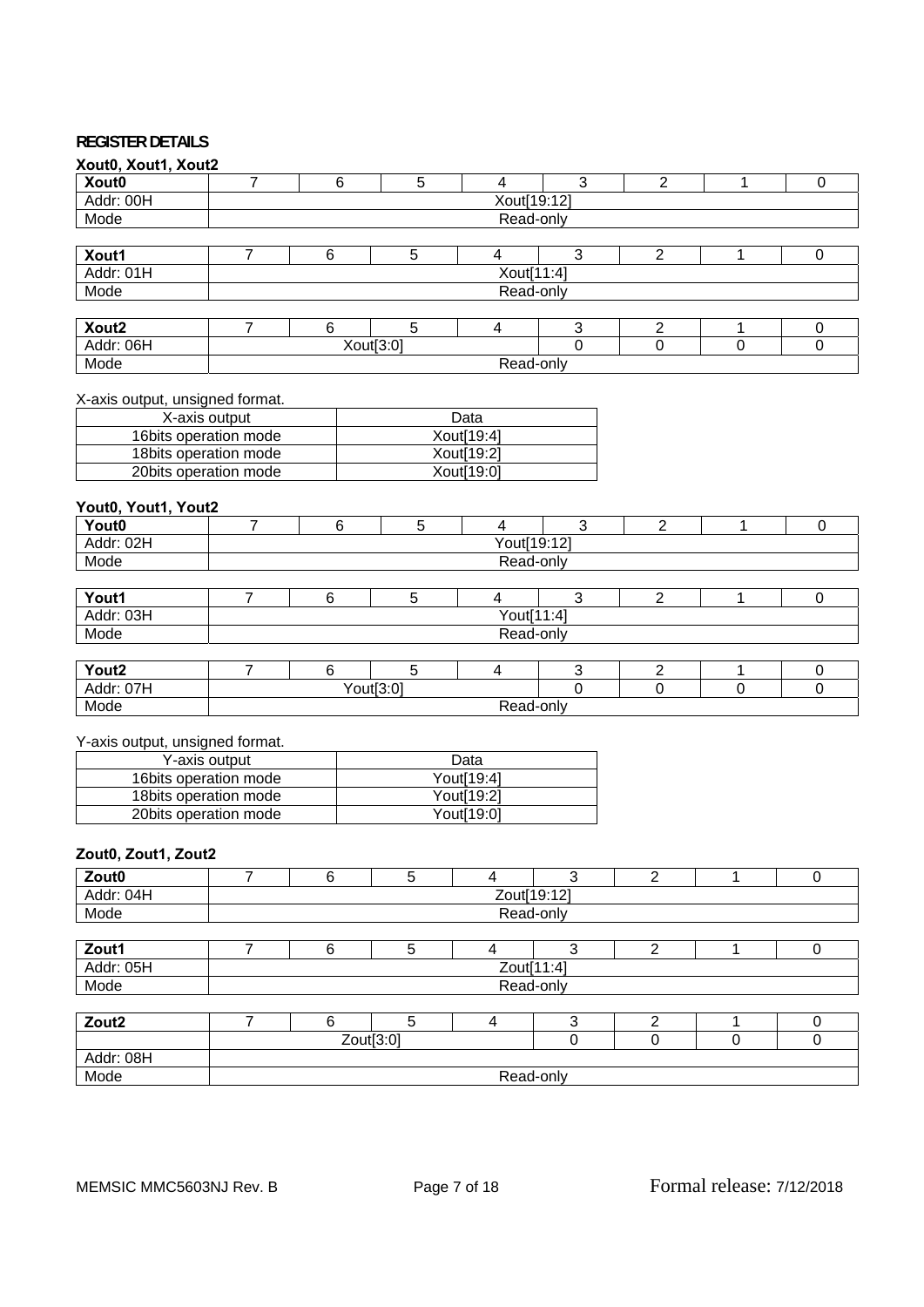Z-axis output, unsigned format.

| Z-axis output          | Data                   |
|------------------------|------------------------|
| 16 bits operation mode | Zout[19:4]             |
| 18 bits operation mode | Zout <sub>[19:2]</sub> |
| 20 bits operation mode | Zout <sub>[19:0]</sub> |

## **Temperature Out**

| Temperature              |               |  |         |  |                     |  |           |  |  |  |  |
|--------------------------|---------------|--|---------|--|---------------------|--|-----------|--|--|--|--|
| 09H<br>Addr:             | Tout[7:0]     |  |         |  |                     |  |           |  |  |  |  |
| Mode                     | Read-only     |  |         |  |                     |  |           |  |  |  |  |
| $\overline{\phantom{a}}$ | $\sim$<br>. . |  | $    -$ |  | $(0.222)$ $(0.222)$ |  | $- - - -$ |  |  |  |  |

Temperature output, unsigned format. The range is -75-125°C, about 0.8°C/LSB, 00000000 stands for -75°C

## **Status1**

| <b>Device Status1</b> |                |                |                |                     |            |                 |                     |                    |  |  |
|-----------------------|----------------|----------------|----------------|---------------------|------------|-----------------|---------------------|--------------------|--|--|
| Addr: 18H             | Meas_∟<br>done | Meas m<br>done | Sat se<br>nsor | OTP<br>read<br>done | SТ<br>Fail | Mdt_flag<br>ınt | Meas_t_d<br>one int | Meas m<br>done int |  |  |
| <b>Reset Value</b>    |                |                |                |                     |            |                 |                     |                    |  |  |
| Mode                  |                | Read-only      |                |                     |            |                 |                     |                    |  |  |

| <b>Bit Name</b> | <b>Description</b>                                                                                                                                                                          |
|-----------------|---------------------------------------------------------------------------------------------------------------------------------------------------------------------------------------------|
| Meas_m_done_int | Factory use only, reset value is 0.                                                                                                                                                         |
| Meas_t_done_int | Factory use only, reset value is 0.                                                                                                                                                         |
| Mdt_flag_int    | Factory use only, reset value is 0.                                                                                                                                                         |
| ST Fail         | Factory use only, reset value is 0.                                                                                                                                                         |
| OTP read done   | This bit is an indicator of successfully reading its OTP memory either as part of its power up<br>sequence, or after an I2C command that reloads the OTP memory, such as resetting the chip |
|                 | and refreshing the OTP registers.                                                                                                                                                           |
| Sat_sensor      | This bit is an indicator of the selftest signal, it keeps low once the device PASS selftest.                                                                                                |
| Meas_m_done     | This bit indicates that a measurement of magnetic field is done and the data is ready to be<br>read. This bit is reset only when any of the magnetic data registers is read.                |
|                 |                                                                                                                                                                                             |
| Meas_t_done     | This bit indicates that a measurement of temperature is done and the data is ready to be read.                                                                                              |
|                 | This bit is reset only when the temperature register is read.                                                                                                                               |

## **ODR**

| <b>ODR</b>         |            |  |  |  |  |  |  |  |  |  |
|--------------------|------------|--|--|--|--|--|--|--|--|--|
| Addr: 1AH          | ODR[7:0]   |  |  |  |  |  |  |  |  |  |
| <b>Reset Value</b> |            |  |  |  |  |  |  |  |  |  |
| Mode               | Write-only |  |  |  |  |  |  |  |  |  |

| <b>Bit Name</b>                                                    | <b>Description</b>                                                                                                                                                                                                                                                                                                                |          |              |           |  |  |  |  |  |
|--------------------------------------------------------------------|-----------------------------------------------------------------------------------------------------------------------------------------------------------------------------------------------------------------------------------------------------------------------------------------------------------------------------------|----------|--------------|-----------|--|--|--|--|--|
|                                                                    | This byte defines the frequency of the continuous-mode measurements. In order to enter the<br>continuous mode, this byte should not be zero. The configurable ODR is 1 to 255, with<br>increment of 1. The 1000 Hz ODR is available by writing 255 into this byte and setting hpower<br>to 1. The maximum reachable ODR as below: |          |              |           |  |  |  |  |  |
| ODR[7:0]                                                           | <b>BW</b><br>Automatic SET/RESET                                                                                                                                                                                                                                                                                                  |          | No SET/RESET | ODR range |  |  |  |  |  |
|                                                                    | 00                                                                                                                                                                                                                                                                                                                                | 75Hz     | 150 Hz       | $1 - 75$  |  |  |  |  |  |
|                                                                    | 01                                                                                                                                                                                                                                                                                                                                | $150$ Hz | 255 Hz       | $1 - 150$ |  |  |  |  |  |
|                                                                    | 10                                                                                                                                                                                                                                                                                                                                | 255 Hz   | 255 Hz       | $1 - 255$ |  |  |  |  |  |
| 11<br>255Hz<br>hpower=0: 255 Hz;<br>$1 - 255$<br>hpower=1: 1000 Hz |                                                                                                                                                                                                                                                                                                                                   |          |              |           |  |  |  |  |  |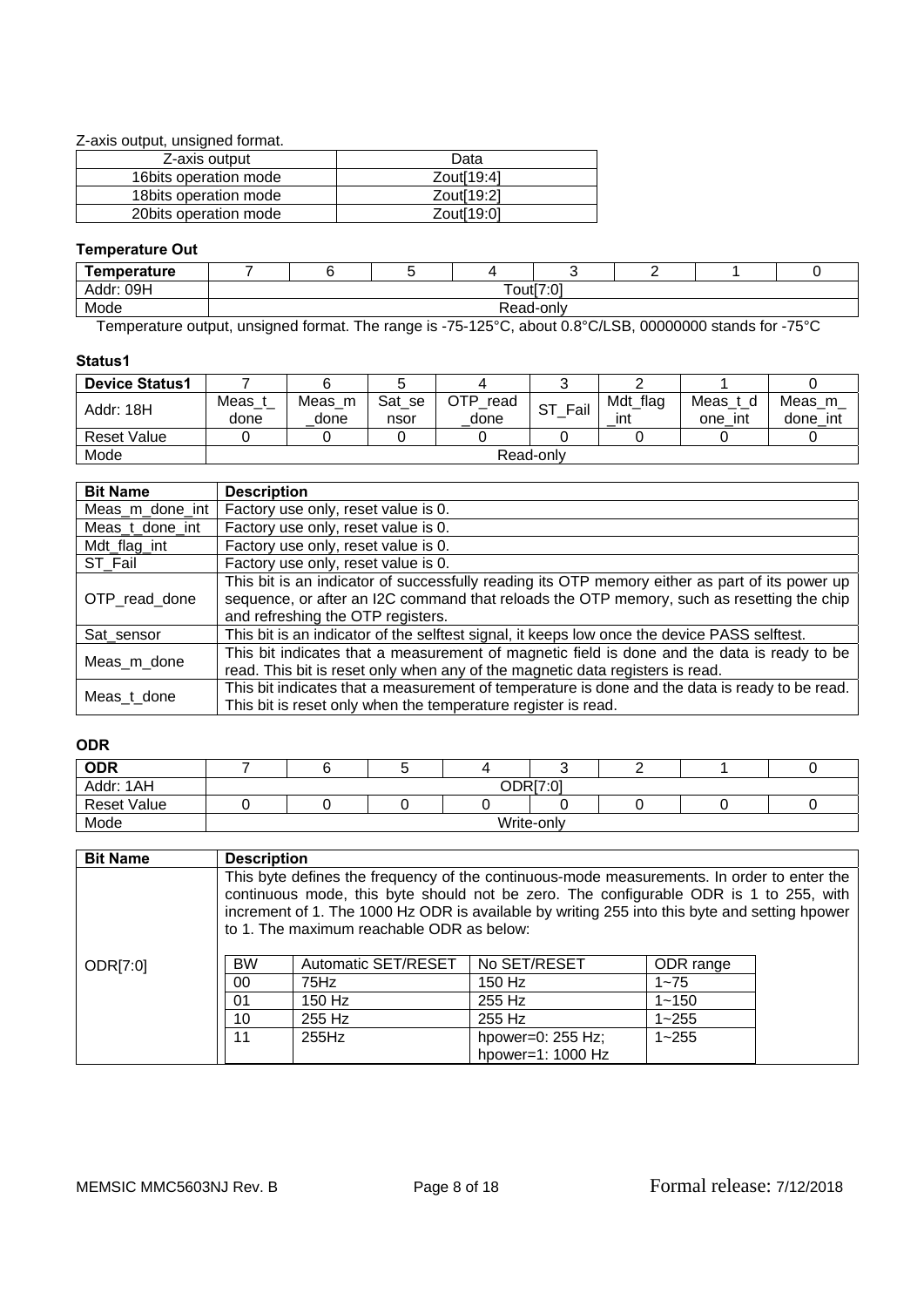## **Internal Control 0**

| <b>Control</b><br><b>Register 0</b> |                 |               |               |          |            |          |               |                 |
|-------------------------------------|-----------------|---------------|---------------|----------|------------|----------|---------------|-----------------|
| Addr: 1BH                           | Cmm fre<br>q en | Auto_st<br>en | Auto_SR<br>en | Do Reset | Do Set     | Start MD | Take me<br>as | Take_me<br>as M |
| Reset Value                         |                 |               |               |          |            |          |               |                 |
| Mode                                |                 |               |               |          | Write-only |          |               |                 |

| <b>Bit Name</b> | <b>Description</b>                                                                                                                                                                                                                                                                                    |
|-----------------|-------------------------------------------------------------------------------------------------------------------------------------------------------------------------------------------------------------------------------------------------------------------------------------------------------|
| Take_meas_M     | Take Measure of Magnetic field, or TM_M bit. Writing a 1 into this location causes the chip to<br>perform a magnetic measurement. This bit is self-clearing at the end of each measurement.                                                                                                           |
| Take_meas_T     | Take Measure of Temperature, or TM_T bit. Writing a 1 into this location causes the chip to<br>perform a temperature measurement. This bit is self-clearing at the end of each measurement.                                                                                                           |
| Start MDT       | Factory use only, reset value is 0.                                                                                                                                                                                                                                                                   |
| Do Set          | Writing a 1 into this location will cause the chip to do the Set operation, which will allow large set<br>current to flow through the sensor coils for 375ns. This bit is self-cleared at the end of Set<br>operation.                                                                                |
| Do Reset        | Writing a 1 into this location will cause the chip to do the Reset operation, which will allow large<br>reset current to flow through the sensor coils for 375ns. This bit is self-cleared at the end of Reset<br>operation.                                                                          |
| Auto_SR_en      | Writing a 1 into this location will enable the function of automatic set/reset. This function applies<br>to both on-demand and continuous-time measurements. This bit must be set to 1 in order to<br>activate the feature of periodic set. This bit is recommended to set to "1" in the application. |
| Auto_st_en      | Writing a 1 into this location will enable the function of automatic self-test. The threshold in<br>register 1EH, 1FH, 20H should be set before this bit is set to 1. This bit clears itself after the<br>operation is completed.                                                                     |
| Cmm_freq_en     | Writing a 1 into this location will start the calculation of the measurement period according to the<br>ODR. This bit should be set before continuous-mode measurements are started. This bit is self-<br>cleared after the measurement period is calculated by internal circuits.                    |

## **Internal Control 1**

| Control            |          |        |        |            |           |           |                 |                 |
|--------------------|----------|--------|--------|------------|-----------|-----------|-----------------|-----------------|
| <b>Register 1</b>  |          |        |        |            |           |           |                 |                 |
| Addr: 1CH          | Sw reset | St enm | St enp | Z-inhibit  | Y-inhibit | X-inhibit | BW <sub>1</sub> | BW <sub>0</sub> |
| <b>Reset Value</b> |          |        |        |            |           |           |                 |                 |
| Mode               |          |        |        | Write-only |           |           |                 |                 |

| <b>Bit Name</b> |                                                                                                     |          |                   | Description                                                                                          |  |  |  |
|-----------------|-----------------------------------------------------------------------------------------------------|----------|-------------------|------------------------------------------------------------------------------------------------------|--|--|--|
|                 | of each measurement.                                                                                |          |                   | These bandwidth selection bits adjust the length of the decimation filter. They control the duration |  |  |  |
|                 | BW <sub>1</sub>                                                                                     | BW0      | Measurement Time  |                                                                                                      |  |  |  |
| BW0 &           | 0                                                                                                   | $\Omega$ | 6.6ms             |                                                                                                      |  |  |  |
| BW <sub>1</sub> | 0                                                                                                   |          | 3.5 <sub>ms</sub> |                                                                                                      |  |  |  |
|                 |                                                                                                     | 0        | 2.0 <sub>ms</sub> |                                                                                                      |  |  |  |
|                 |                                                                                                     |          | 1.2ms             |                                                                                                      |  |  |  |
|                 | Note: X/Y/Z channel measurements are taken sequentially. Delay Time among those                     |          |                   |                                                                                                      |  |  |  |
|                 | measurements is 1/3 of the Measurement Time defined in the table.                                   |          |                   |                                                                                                      |  |  |  |
| X-inhibit       |                                                                                                     |          |                   | Writing "1" will disable this channel, and reduce Measurement Time and total charge per              |  |  |  |
| Y-inhibit       |                                                                                                     |          |                   | measurement. When a channel is disabled it is simply skipped during Take Measure routine. Its        |  |  |  |
| Z-inhibit       | output register is not reset and will maintain the last value written to it when this channel was   |          |                   |                                                                                                      |  |  |  |
|                 |                                                                                                     |          |                   | active. Note: Y/Z needs to be inhibited the same time in case needed.                                |  |  |  |
|                 | Writing 1 into this location will bring a DC current through the self-test coil of the sensor. This |          |                   |                                                                                                      |  |  |  |
| St_enp          |                                                                                                     |          |                   | current will cause an offset of the magnetic field. This function is used to check whether the       |  |  |  |
|                 | sensor has been saturated.                                                                          |          |                   |                                                                                                      |  |  |  |
| St_enm          |                                                                                                     |          |                   | The function of this bit is similar to ST_ENP, but the offset of the magnetic field is of opposite   |  |  |  |
|                 | polarity.                                                                                           |          |                   |                                                                                                      |  |  |  |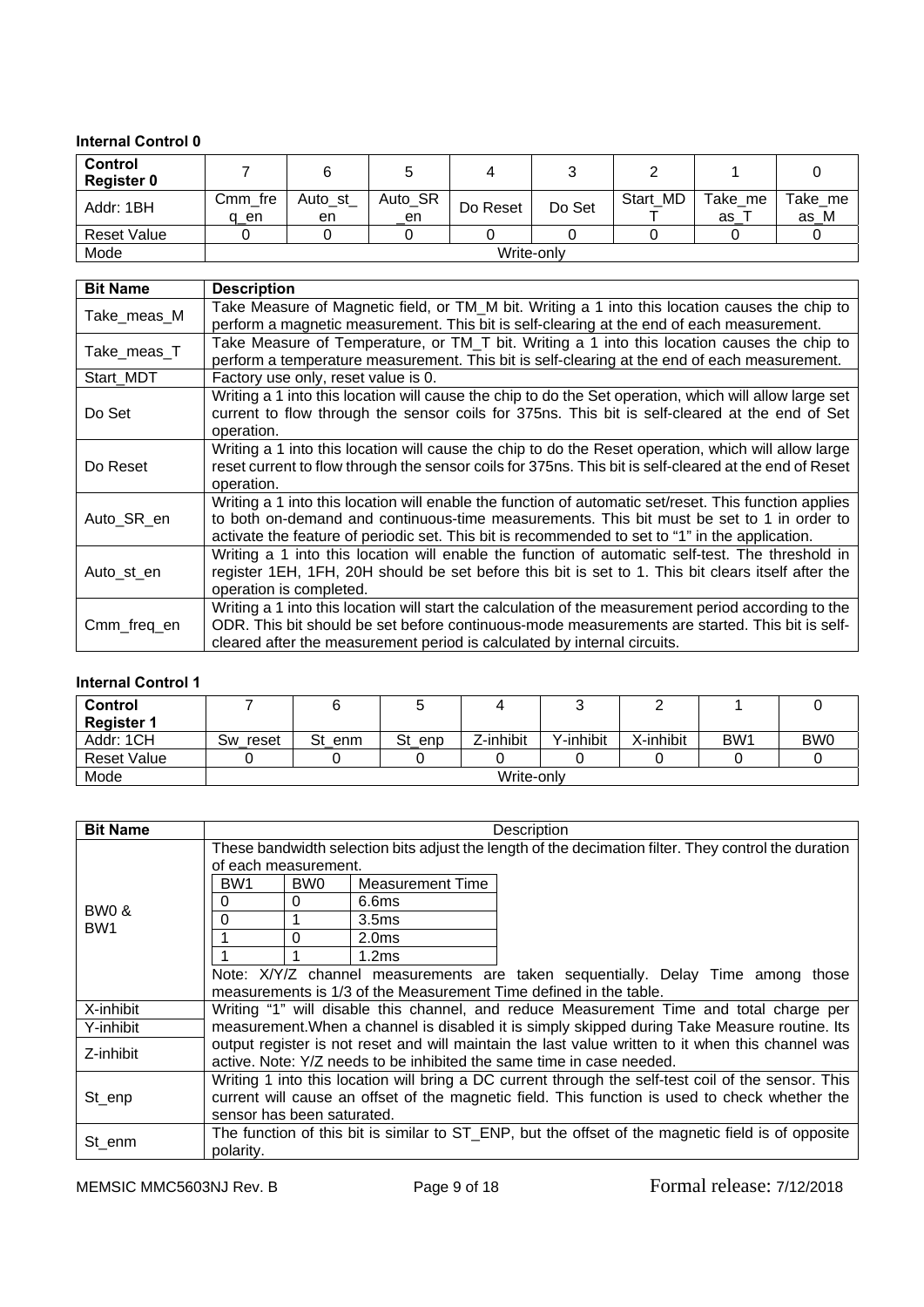| l Sw_reset | Software Reset. Writing "1"will cause the part to reset, similar to power-up. It will clear all registers |
|------------|-----------------------------------------------------------------------------------------------------------|
|            | I and also re-read OTP as part of its startup routine. The power on time is 20mS.                         |

## **Internal Control 2**

| Control            |        |            |         |        |            |  |              |  |  |  |
|--------------------|--------|------------|---------|--------|------------|--|--------------|--|--|--|
| <b>Register 2</b>  |        |            |         |        |            |  |              |  |  |  |
| Addr: 1DH          | hpower | INT_meas   | INT mdt | Cmm en | $En_prd_s$ |  | Prd_set[2:0] |  |  |  |
|                    |        | done en    | en      |        | et         |  |              |  |  |  |
| <b>Reset Value</b> |        |            |         |        |            |  |              |  |  |  |
| Mode               |        | Write-only |         |        |            |  |              |  |  |  |

| <b>Bit Name</b>  | Description                                                                                                                                                                                                                                                                                                                                                                                                                                                                     |
|------------------|---------------------------------------------------------------------------------------------------------------------------------------------------------------------------------------------------------------------------------------------------------------------------------------------------------------------------------------------------------------------------------------------------------------------------------------------------------------------------------|
| $Prd\_set[2:0]$  | These bits determine how many measurements are done before a set is executed, when the<br>part is in continuous mode and the automatic set/reset is enabled. From 000 to 111, the sensor<br>will do one set for every 1, 25, 75, 100, 250, 500, 1000, and 2000 samples. In order to enable<br>this feature, both En_prd_set and Auto_SR must be set to 1, and the part should work in<br>continuous mode. Please note that during this operation, the sensor will not be reset. |
| En_prd_set       | Writing 1 into this location will enable the function of periodical set.                                                                                                                                                                                                                                                                                                                                                                                                        |
| Cmm en           | The device will enter continuous mode, if ODR has been set to a non-zero value and a 1 has<br>been written into Cmm_freq_en. The internal counter will start counting as well since this bit<br>is set.                                                                                                                                                                                                                                                                         |
| INT mdt en       | Factory use only, reset value is 0.                                                                                                                                                                                                                                                                                                                                                                                                                                             |
| INT_meas_done_en | Factory use only, reset value is 0.                                                                                                                                                                                                                                                                                                                                                                                                                                             |
| hpower           | If this bit is set to 1 to achieve 1000Hz ODR.                                                                                                                                                                                                                                                                                                                                                                                                                                  |

# **ST\_X\_TH**

| _ _                                                   |              |  |  |  |  |  |  |
|-------------------------------------------------------|--------------|--|--|--|--|--|--|
| TН<br>$^{\sim}$<br>丷<br>ັ<br>$\overline{\phantom{a}}$ |              |  |  |  |  |  |  |
| Addr: 1EH                                             | TH[7:0]<br>ັ |  |  |  |  |  |  |
| <b>Reset Value</b>                                    |              |  |  |  |  |  |  |
| Mode                                                  | Write-only   |  |  |  |  |  |  |

X-axis selftest threshold

# **ST\_Y\_TH**

| $\sim$ $\tau$<br>TL.<br>ٮ |  |                      |                            |  |  |
|---------------------------|--|----------------------|----------------------------|--|--|
| Addr: 1FH                 |  | ~-<br>$\lambda$<br>ັ | TLI 7.01<br>I FII 4<br>ּש. |  |  |
| <b>Reset Value</b>        |  |                      |                            |  |  |
| Mode                      |  | Write-only           |                            |  |  |

Y-axis selftest threshold

# **ST\_Z\_TH**

| $^{\sim}$<br>TH.   |                     |  |  |  |  |  |  |
|--------------------|---------------------|--|--|--|--|--|--|
| Addr: 20H          | TH[7:0]<br>ັບເ<br>- |  |  |  |  |  |  |
| <b>Reset Value</b> |                     |  |  |  |  |  |  |
| Mode               | Write-only          |  |  |  |  |  |  |

Z-axis selftest threshold

# **ST\_X**

| ~~<br>، د -        |                                                                |  |            |  |  |  |  |  |  |
|--------------------|----------------------------------------------------------------|--|------------|--|--|--|--|--|--|
| Addr: 27H          | $V17 \cap 1$<br>$\sim$ $\tau$<br>יש.<br>$\bigwedge I$<br>. ا پ |  |            |  |  |  |  |  |  |
| <b>Reset Value</b> | Factory stored value                                           |  |            |  |  |  |  |  |  |
| Mode               |                                                                |  | Read/Write |  |  |  |  |  |  |

X-axis selftest set value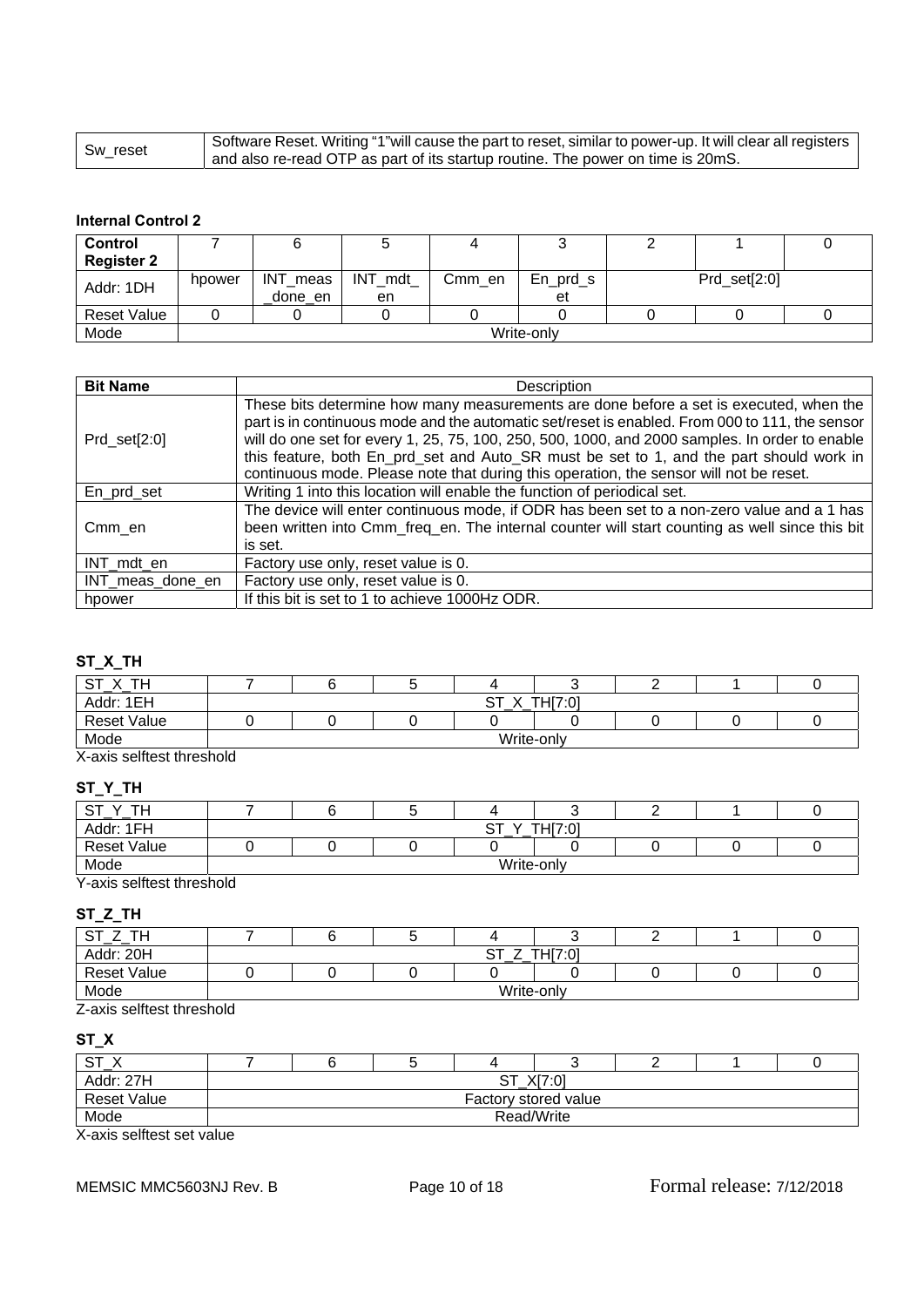## **ST\_Y**

| <b>OT</b><br>৩।    |                         |  |  |  |  |  |  |  |
|--------------------|-------------------------|--|--|--|--|--|--|--|
| Addr: 28H          | Y[7:0]<br>$\sim$ $\sim$ |  |  |  |  |  |  |  |
| <b>Reset Value</b> | Factory stored value    |  |  |  |  |  |  |  |
| Mode               | Read/Write              |  |  |  |  |  |  |  |

Y-axis selftest set value

# **ST\_Z**

| Addr: 29H                                                                                                                                                                                                                      | Z[7:0]<br>痴<br>ີ     |  |  |  |  |  |  |  |  |
|--------------------------------------------------------------------------------------------------------------------------------------------------------------------------------------------------------------------------------|----------------------|--|--|--|--|--|--|--|--|
| <b>Reset Value</b>                                                                                                                                                                                                             | Factory stored value |  |  |  |  |  |  |  |  |
| Mode                                                                                                                                                                                                                           | Read/Write           |  |  |  |  |  |  |  |  |
| The contract we obtain a contract of the contract of the contract of the contract of the contract of the contract of the contract of the contract of the contract of the contract of the contract of the contract of the contr |                      |  |  |  |  |  |  |  |  |

Z-axis selftest set value

## **Product ID 1**

| Product ID 1       |                  |  |  |  |  |  |  |  |  |
|--------------------|------------------|--|--|--|--|--|--|--|--|
| Addr: 39H          | Product ID1[7:0] |  |  |  |  |  |  |  |  |
| <b>Reset Value</b> |                  |  |  |  |  |  |  |  |  |
| Mode               | Read-only        |  |  |  |  |  |  |  |  |

Product ID, used to recognize device.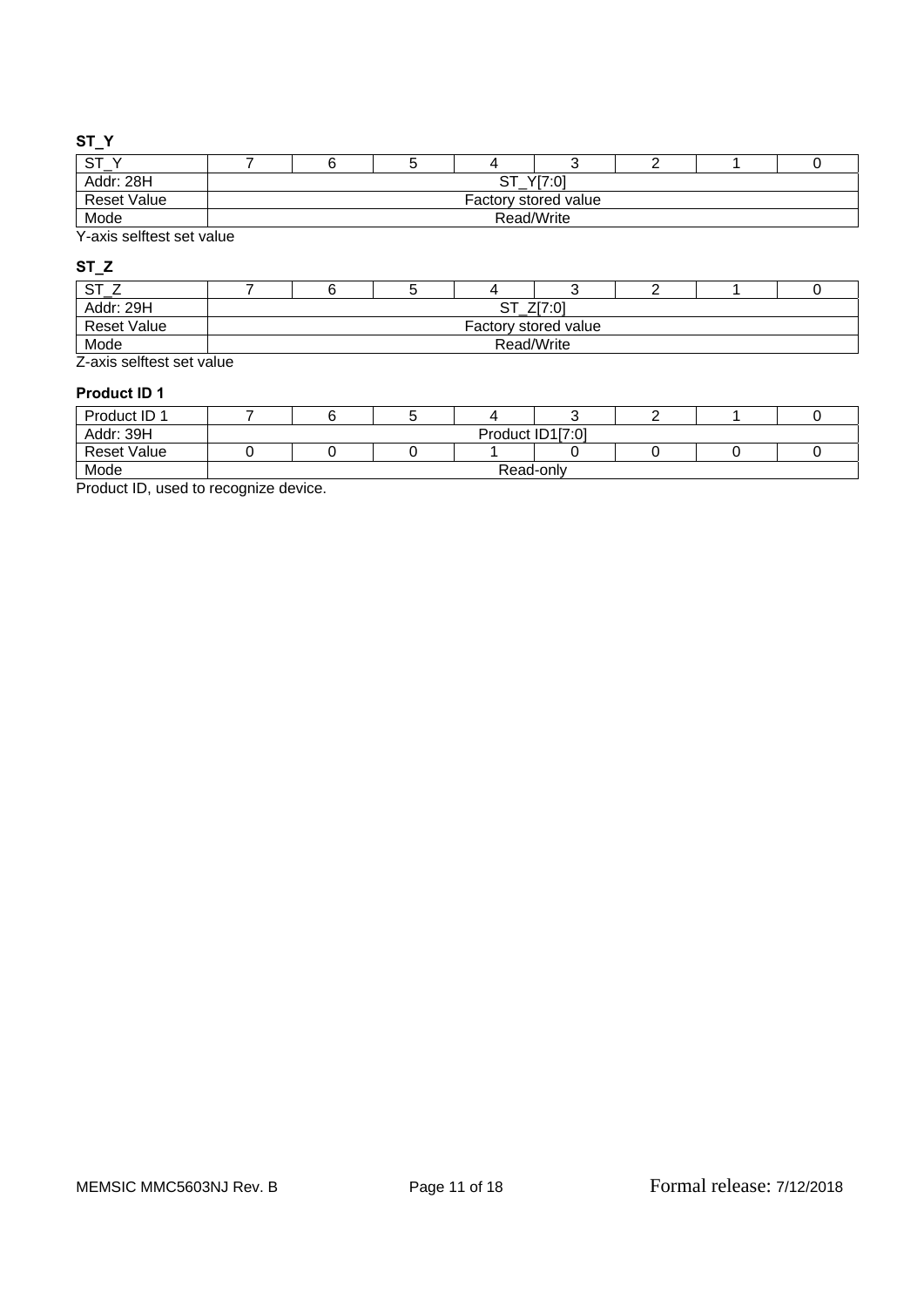## **I 2C INTERFACE OPERATION:**

## **DATA TRANSFER**

A data transfer is started with a "START" condition and ended with a "STOP" condition. A "START" condition is defined by a HIGH to LOW transition on the SDA line while SCL line is HIGH. A "STOP" condition is defined by a LOW to HIGH transition on the SDA line while the SCL line is held HIGH. All data transfer in I<sup>2</sup>C system are 8-bits long. Each byte has to be followed by an acknowledge bit. Each data transfer involves a total of 9 clock cycles. Data is transferred starting with the most significant bit (MSB).

After a START condition, the master device calls a specific slave device by sending its 7-bit address with the 8<sup>th</sup> bit (LSB) indicating that either a READ or WRITE operation will follow, [1] for READ and [0] for WRITE. The MEMSIC device 7-bit device address is [**0110000]** where the three LSB's are pre-programmed into the MMC5603NJ by the factory.

Note: A total of 8 different addresses can be preprogrammed into MEMSIC device by the factory. This variation of I2C address avoids a potential address conflict, either by ICs from other manufacturers or by other MEMSIC devices on the same bus.

The initial addressing of the slave is always followed by the master writing the number of the slave register to be read or written, so this initial addressing always indicates a WRITE operation by sending **[01100000]**. After being addressed, the MEMSIC device being called should respond by an "Acknowledge" signal by pulling SDA line LOW. Subsequent communication bytes can either be

- **a)** The data to be written to the device register, or
- **b)** Another START condition followed by the device address indicating a READ operation **[01100001]**, and then the master reads the register data.

Multiple data bytes can be written or read to numerically sequential registers without the need of another START condition. Data transfer is terminated by a STOP condition or another START condition. Two detailed examples of communicating with the MEMSIC device are listed below for the actions of acquiring a magnetic field measurement and magnetizing the sensor.

#### **EXAMPLE OF MEASUREMENT**

**1st cycle**: A START condition is established by the Master Device followed by a call to the slave address [0110000] with the eighth bit held low to indicate a WRITE request.

2<sup>nd</sup> cycle: After an acknowledge signal is received by the master device (MEMSIC device pulls SDA line low during 9th SCL pulse), the master device sends the address of Control Register 0 as the target register to be written. The MEMSIC device should acknowledge receipt of the address (9th SCL pulse, SDA pulled low).

**3rd cycle**: The Master device writes to the Internal Control Register 0 the code [00100001] (TM\_M and Auto\_SR\_en high) to initiate data acquisition. The MEMSIC device should send an Acknowledge and internally initiate a measurement (collect x, y and z data). A STOP condition indicates the end of the write operation.

**4th cycle**: The Master device sends a START command followed by the MEMSIC device's seven bit address, and finally the eighth bit set low to indicate a WRITE. An Acknowledge should be send by the MEMSIC device in response.

**5th cycle**: The Master device sends the MEMSIC Device Status Register1 as the address to read.

**6th cycle**: The Master device sends a START command followed by the MEMSIC device's seven bit address, and finally the eighth bit set high to indicate a READ. An Acknowledge should be send by the MEMSIC device in response.

**7th cycle**: The Master device cycles the SCL line. This causes the Status Register data to appear on SDA line. Continuously read the Device Status Register1 until the Meas\_M\_Done bit (bit 1) is set to '1'. This indicates that data for the x, y, and z sensors is available to be read.

**8th cycle**: The Master device sends a START command followed by the MEMSIC device's seven bit address, and finally the eighth bit set low to indicate a WRITE. An Acknowledge should be send by the MEMSIC device in response.

9<sup>th</sup> cycle: The Master device sends a [00000000] (Xout LSB register address) as the register address to read.

**10th cycle**: The Master device calls the MEMSIC device's address with a READ (8th SCL cycle SDA line high). An Acknowledge should be send by the MEMSIC device in response.

11<sup>th</sup> cycle: Master device continues to cycle the SCL line, and each consecutive byte of data from the X, Y and Z registers should appear on the SDA line. The internal memory address pointer automatically moves to the next byte. The Master device acknowledges each. Thus:

**12th cycle**: Xout[19:12].

**13th cycle**: Xout[11:4].

**14th cycle**: Yout[19:12].

**15th cycle**: Yout[11:4].

**16th cycle**: Zout[19:12].

**17th cycle**: Zout[11:4].

**18th cycle**: Xout[3:2] for 18bits mode. Xout[3:0] for 20bits mode

MEMSIC MMC5603NJ Rev. B Page 12 of 18 Formal release: 7/12/2018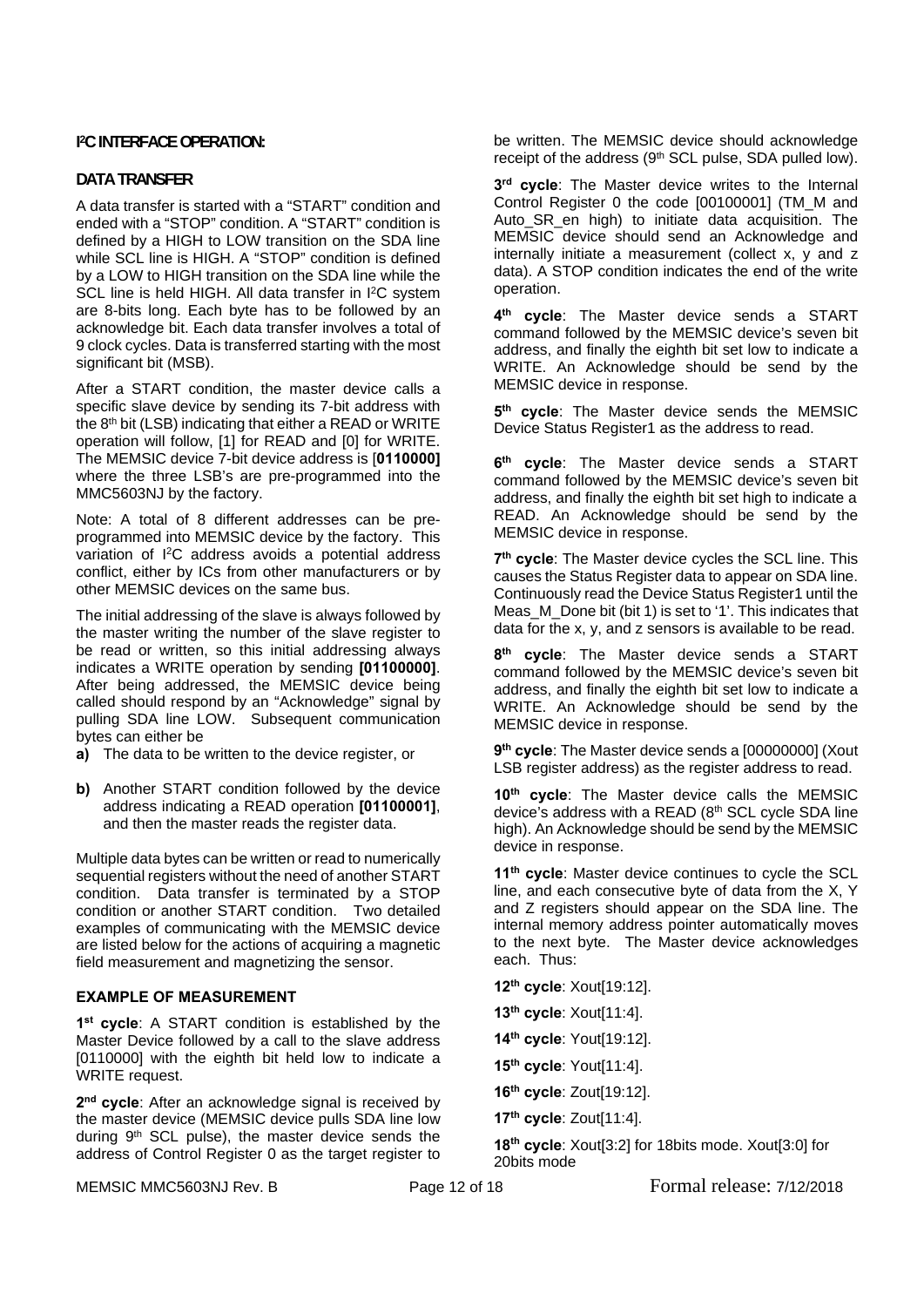**19th cycle**: Yout[3:2] for 18bits mode. Yout[3:0] for 20bits mode

**20th cycle**: Zout[3:2] for 18bits mode. Zout[3:0] for 20bits mode:0].

Master ends communications by NOT sending an 'Acknowledge' and also follows with a 'STOP' command.

## **EXAMPLE OF CONTINUOUS MODE**

The MMC5603NJ is designed with an on-chip continuous mode, or CMM. When enabled, the part will periodically take a measurement and store the results in I2C register. The frequency of these measurements is controlled by a setting in I2C register. The results of the last measurement can be read by the host. This mode, while it consumes more current, eliminates the need for the host to request measurements every time.

First the user needs to write the desired number into ODR[7:0]. It should be a non-zero integer, otherwise the continuous mode will not be activated. Then Cmm\_freq\_en is set to 1 to let the internal circuitry to calculate the target number for the counter. After that Cmm\_en is set to 1 and the continuous mode is started and the internal counter starts to count at the same time.

## **EXAMPLE OF SET**

**1st cycle**: A START condition is established by the Master Device followed by a call to the slave address [0110000] with the eighth bit held low to indicate a WRITE request.

**2nd cycle**: After an acknowledge signal is received by the master device (The MEMSIC device pulls the SDA line low during the 9<sup>th</sup> SCL pulse), the master device sends [00011011] as the target address (Internal Control Register 0). The MEMSIC device should acknowledge receipt of the address (9th SCL pulse).

**3rd cycle**: The Master device writes to the MEMSIC device's Internal Control 0 register the code [00001000] (SET bit) to initiate a SET action. The MEMSIC device should send an Acknowledge.

#### **EXAMPLE OF RESET**

**1st cycle**: A START condition is established by the Master Device followed by a call to the slave address [0110000] with the eighth bit held low to indicate a WRITE request.

2<sup>nd</sup> cycle: After an acknowledge signal is received by the master device (The MEMSIC device pulls the SDA line low during the  $9<sup>th</sup>$  SCL pulse), the master device sends [00011011] as the target address (Internal Control Register 0). The MEMSIC device should acknowledge receipt of the address (9th SCL pulse).

**3rd cycle**: The Master device writes to the MEMSIC device's Internal Control 0 register the code [00010000] (RESET bit) to initiate a RESET action. The MEMSIC device should send an Acknowledge.

At this point, the MEMSIC AMR sensors have been conditioned for optimum performance and data measurements can commence.

**Note:** 

 The RESET action can be skipped for most applications

**USING SET AND RESET TO REMOVE BRIDGE OFFSET** 

The integrated SET and RESET functions of the MMC5603NJ enables the user to remove the error associated with bridge Offset change as a function of temperature, thereby enabling more precise heading measurements over a wider temperature than competitive technologies. The SET and RESET functions effectively alternately flip the magnetic sensing polarity of the sensing elements of the device.

- 1) The most accurate magnetic field measurements can be obtained by using the protocol described as follows: Perform SET. This sets the internal magnetization of the sensing resistors in the direction of the SET field.
- 2) Perform MEASUREMENT. This measurement will contain not only the sensors response to the external magnetic field, H, but also the Offset; in other words,

#### **Output1 = +H + Offset.**

- 3) Perform RESET. This resets the internal magnetization of the sensing resistors in the direction of the RESET field, which is opposite to the SET field (180° opposed).
- 4) Perform MEASUREMENT. This measurement will contain both the sensors response to the external field and also the Offset. In other words, **Output2 = -H + Offset.**
- 5) Finally, calculate H by subtracting the two measurements and dividing by 2. This procedure effectively eliminates the Offset from the measurement and therefore any changes in the Offset over temperature.  **H = (Output1-Ouput2)/2.**

#### **Note:**

 To calculate and store the offset; add the two measurements and divide by 2. This calculated offset value can be subtracted from subsequent measurements to obtain H directly from each measurement.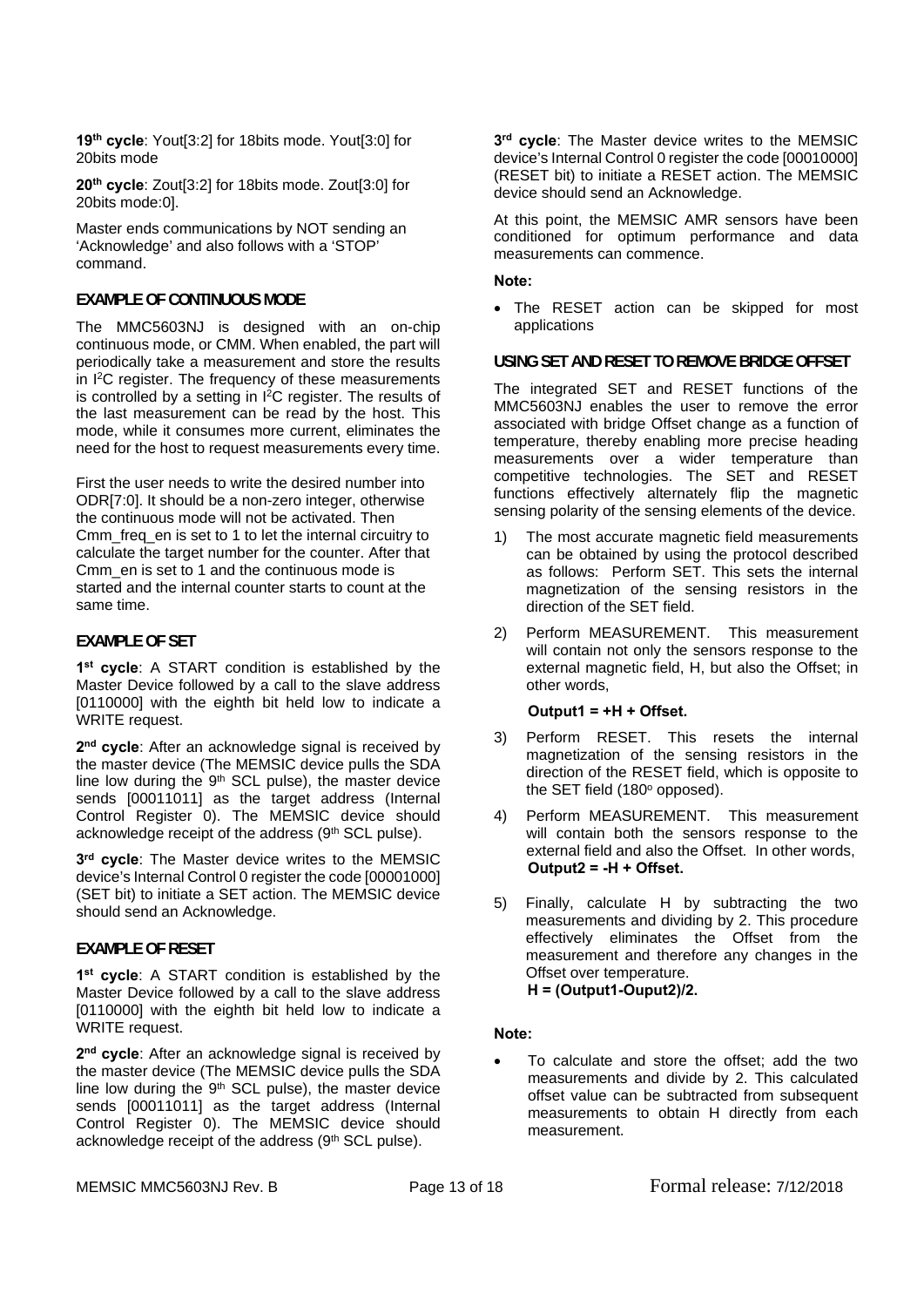## **EXAMPLE OF SELFTEST**

The MMC5603NJ is designed with an on-chip selftest signal to do self-diagnose of the sensor:

- 1) Read out the selftest signal stored at register 27H, 28H, and 29H.
- 2) Calculate the selftest signal threshold with 80% of the data readout from above registers.
- 3) Write the threshold in to the register 1EH, 1FH, and 20H.
- 4) Write [01000001] (TM\_M and auto\_st\_en high) to Internal Control Register 1BH to initiate a selftest.
- 5) Read out value of Sat\_sensor bit at the Device Status register 18H.
- 6) Sat\_sensor=0, PASS selftest.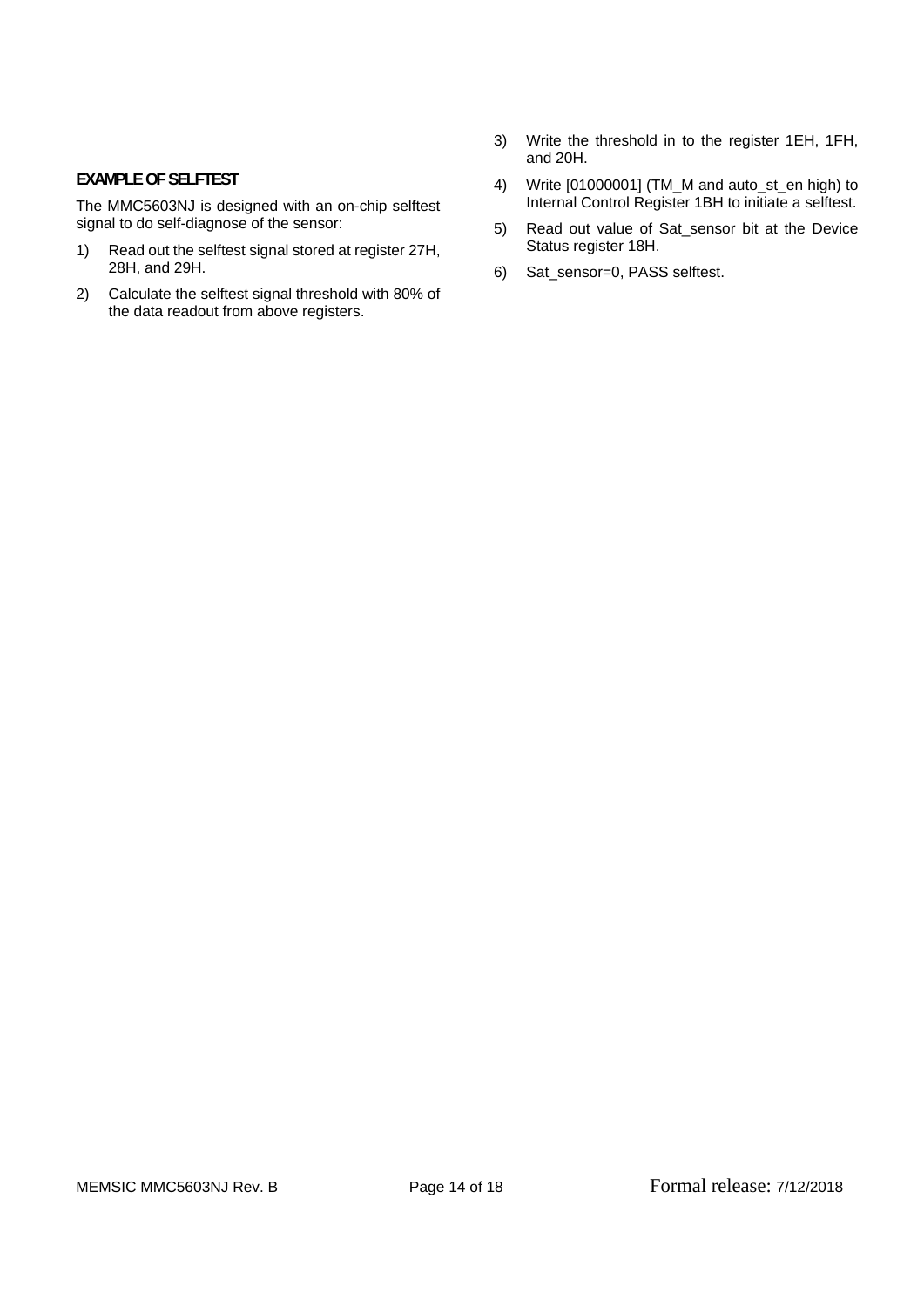## **OPERATING TIMING**



## **Operating Timing Diagram**

| <b>Parameter</b>                                                  | Symbol                | Min. | Max. | <b>Unit</b> |
|-------------------------------------------------------------------|-----------------------|------|------|-------------|
| Time to operate device after $V_{DD}$ valid                       | $t_{\rm Op}$          | 5    |      | ms          |
| Minimum time interval between SET or RESET to<br>other operations | tsr                   |      |      | ms          |
|                                                                   | $t_{\text{TM}}$ BW=00 | 6.6  |      | ms          |
|                                                                   | $t_{\text{TM}}$ BW=01 | 3.5  |      | ms          |
|                                                                   | $t_{\text{TM}}$ BW=10 | 2.0  |      | ms          |
|                                                                   | $t_{TM}$ BW=11        | 1.2  |      | ms          |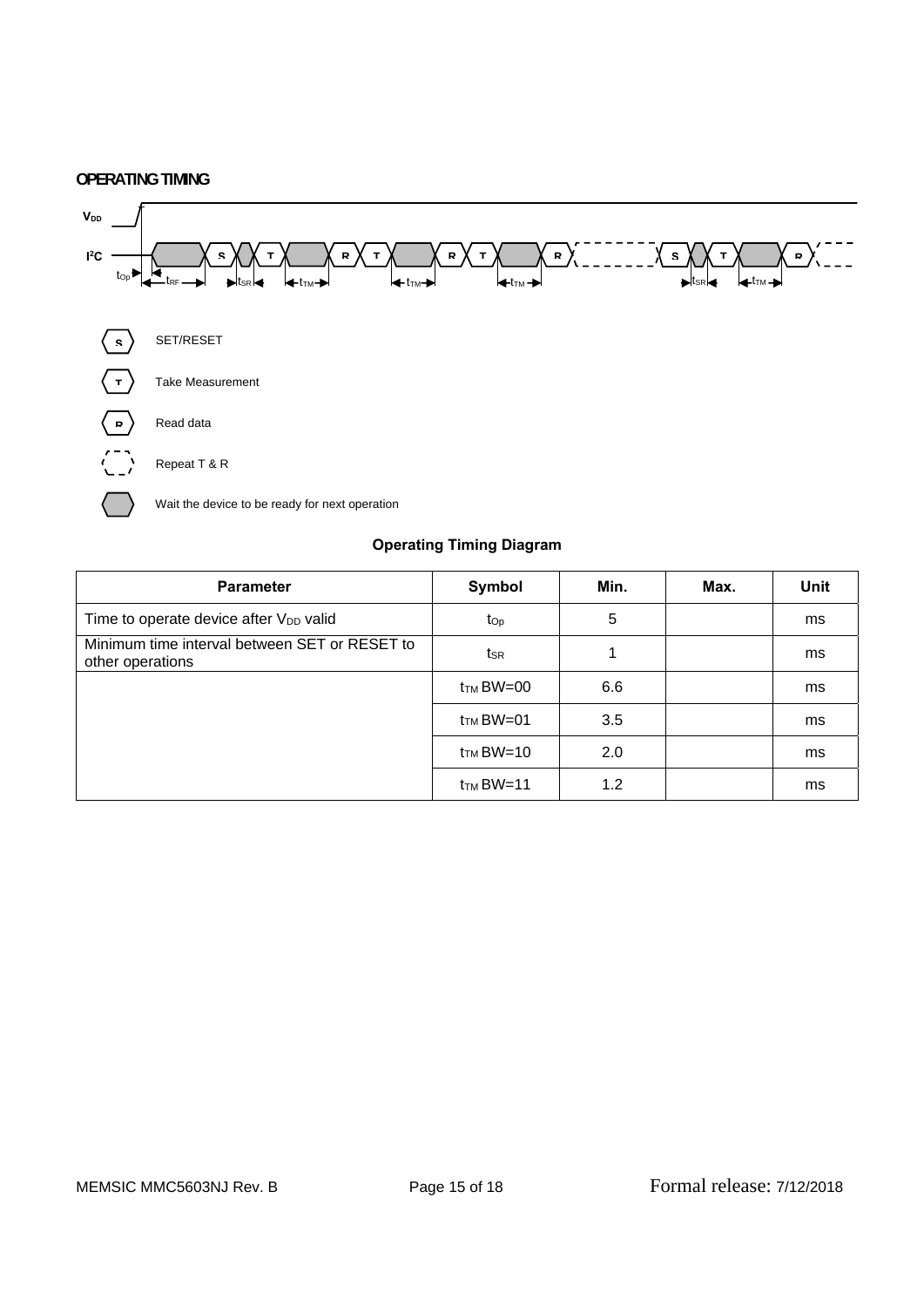

## **SOLDERING RECOMMENDATIONS**

MEMSIC magnetic sensor is capable of withstanding an MSL1 / 260 ºC solder reflow. Following is the reflow profile:

## **Note:**

- The second reflow cycle should be applied after device has cooled down to 25  $\degree$ C (room temperature)
- This is the reflow profile for Pb free process
- $\bullet$  The peak temperature on the sensor surface should be limited under 260 °C for 10 seconds.
- Solder paste's reflow recommendation should be followed to get the best SMT quality.

If the part is mounted manually, please ensure the temperature could not exceed 260 °C for 10 seconds.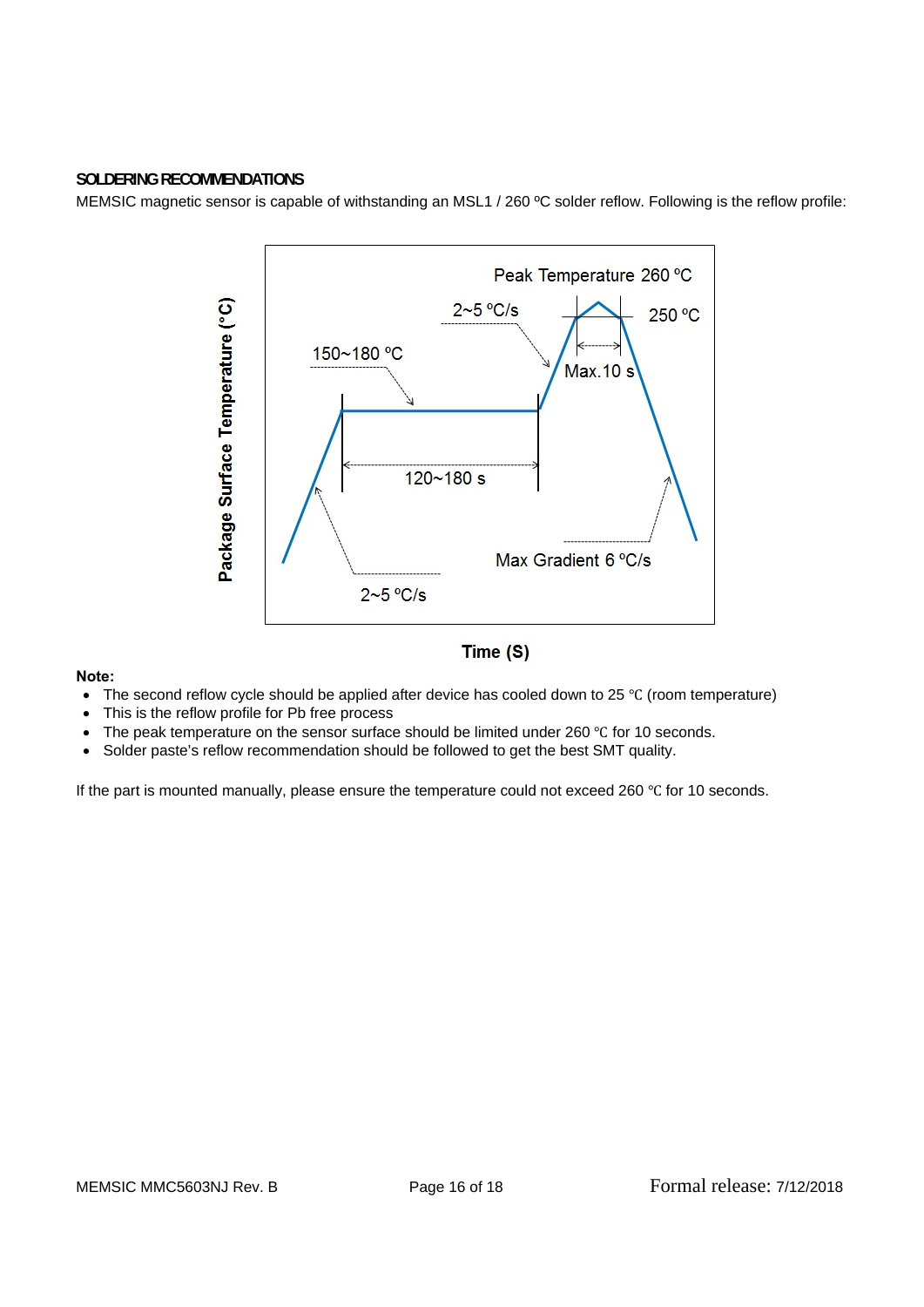# **PACKAGE DRAWING (WLP package)**



(SIDE VIEW)